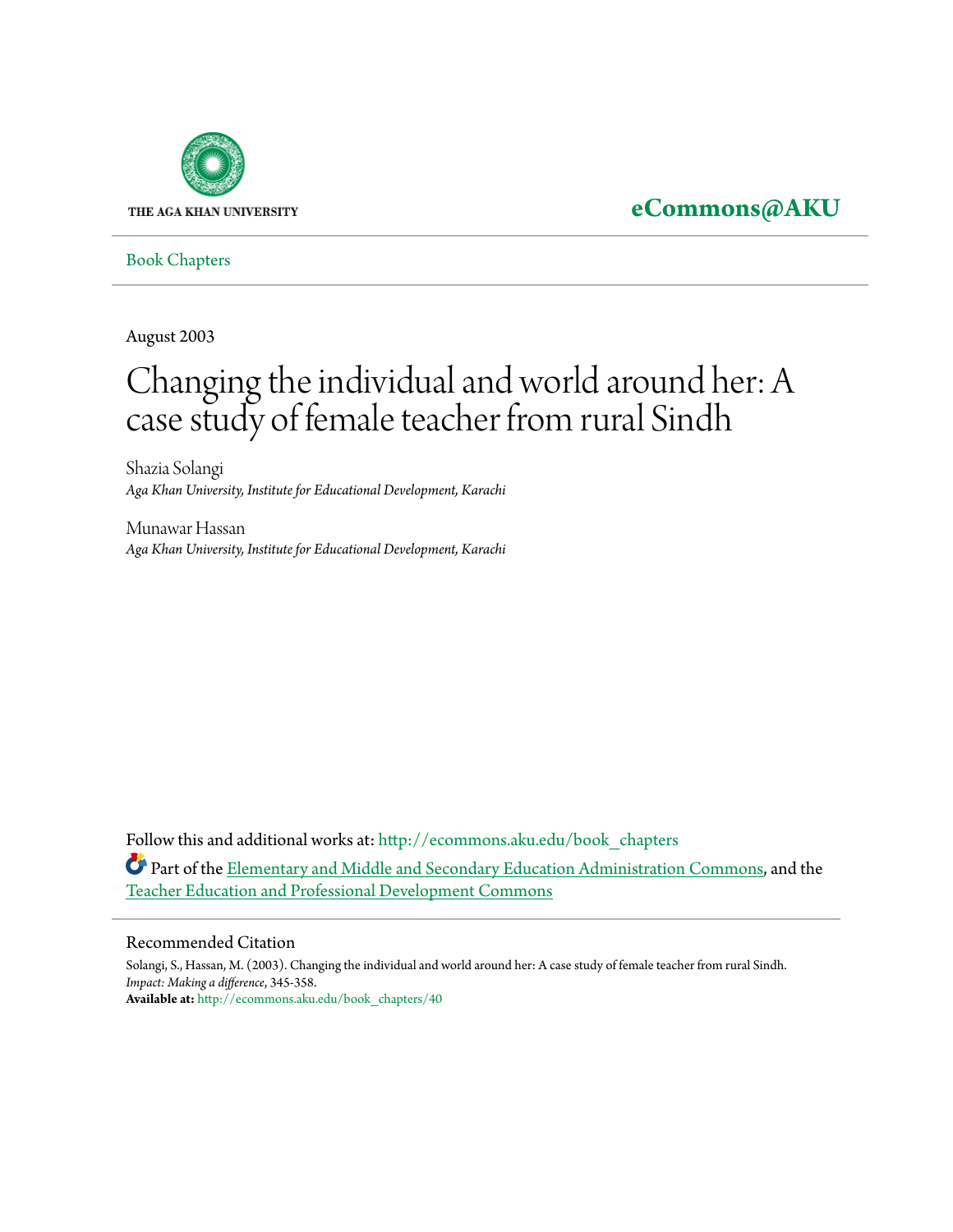#### **CHANGING THE INDIVIDUAL AND WORLD AROUND HER: A CASE STUDY OF FEMALE TEACHER FROM RURAL SINDH**

Shazia Solangi, & Munawar Hassan AKU-IED, Karachi, Pakistan

#### Abstract

As part of a project funded by the United States Agency for International Development (USAID), AKU-IED implemented a research study that aimed to understand the Impact of AKU-IED Capacity Building Initiatives for NGOs/CBOs in Education in Sindh. This paper will present some of our findings on the nature of impact of the program on individual course participant.

The paper will present the case study of Mariam<sup>1</sup>, a female teacher working in a school managed by an NGO in rural Sindh. She participated in a Certificate in Education: Primary Education Program organized for NGOs. After completing the certificate course Mariam was also selected for the Advanced Diploma in Education Course. Mariam begun her professional career from a donor-supported community-managed girls' primary school as its teacher and, within a very short time, she was appointed as the Principal of the same school. Thus, she gradually moved ahead and attained a pivotal position in her organization.

In order to study impact of the teacher development program on an individual, Mariam was interviewed along with her colleagues and NGO representatives several times over the period of two years with intervals of six months.

The professional development course had a multifaceted impact on Mariam's personality and her professional practice. She brought changes in her behavior and attitude with her colleagues, students and community; therefore she became friendlier and tried to interact with and include others in school improvement plans. Mariam's professional practice,

<sup>1</sup> This case study is based upon the information collected through Mariam, her colleagues, supervisors, and her classroom observations over the period of time. Bits of information regarding advance diploma program have been received from Mariam in semi-informal settings or through her reflection papers. Names of the respondents have been changed and names of NGO and location have not been revealed to meet with the ethical requirements.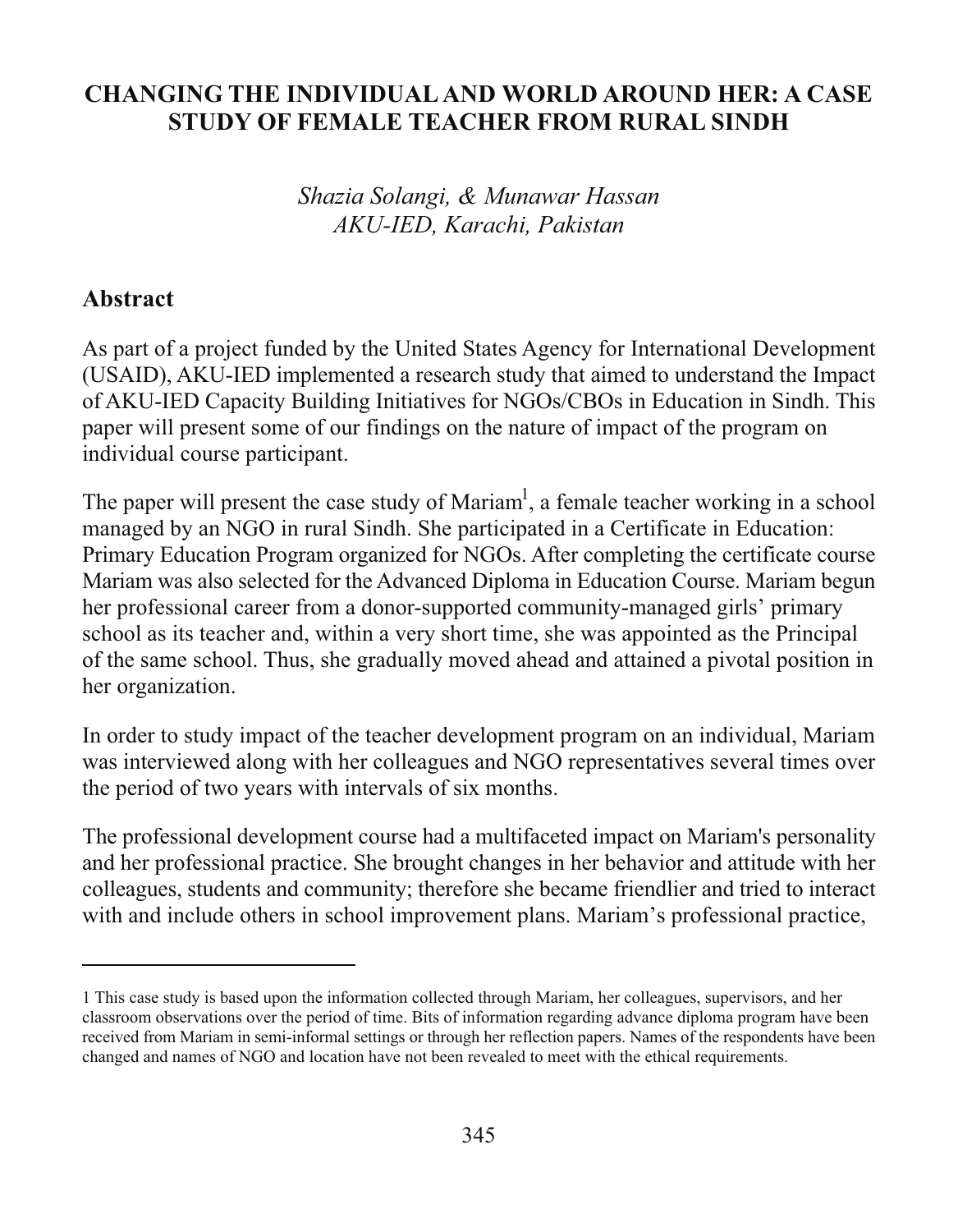such as teaching, planning and decision-making, and managing and monitoring the school, also seem to be significantly enhanced and she seems to have emerged as a good teacher and manager. Over a period of time a change in her status has been observed as she has developed herself as a teacher educator along with teaching responsibilities.

We will also try to explore factors, particularly program-related factors, which contributed towards the change process and supported the CP in creating impact from her initiatives.

#### **Introduction**

This case study of a female teacher, Mariam, has been developed under USAID Project-4 "Documentation & dissemination of 'Best Practices' & 'Lessons Learned' in the Community Managed and Financed Education Initiatives for Programme and Policy Advocacy". This project comprises of five different studies. Study-5 aimed at documenting the impact of AKU-IED's initiatives on individual course participants and NGOs' practices.

Interviews and classroom observations were conducted as part of the data collection. The interviews were conducted at the beginning of the program and immediately after completion of the program. Further, two more interviews with intervals of six months were also conducted of Mariam, her colleague teachers, and the NGO head. In addition, classroom observations were made on each follow-up visit, and assignments and other documents were also reviewed. We also got the chance to chat with Mariam informally and a few of the information notes from these informal sittings are also used to develop the case study.

#### Mariam's profile

Mariam is a young female Pakistani teacher who has been working in an NGO school in rural Sindh for the last five years. She joined this school recently as a teacher and now also performs the role of teacher educator. Earlier she worked as a teacher and then as the principal in a community-managed girls' primary school supervised by the same  $NGO.$ 

Mariam belongs to a middle class family. Her father retired a few years ago from a lowprofile job in a government hospital. Her mother is a housewife. Mariam has five sisters and a younger brother.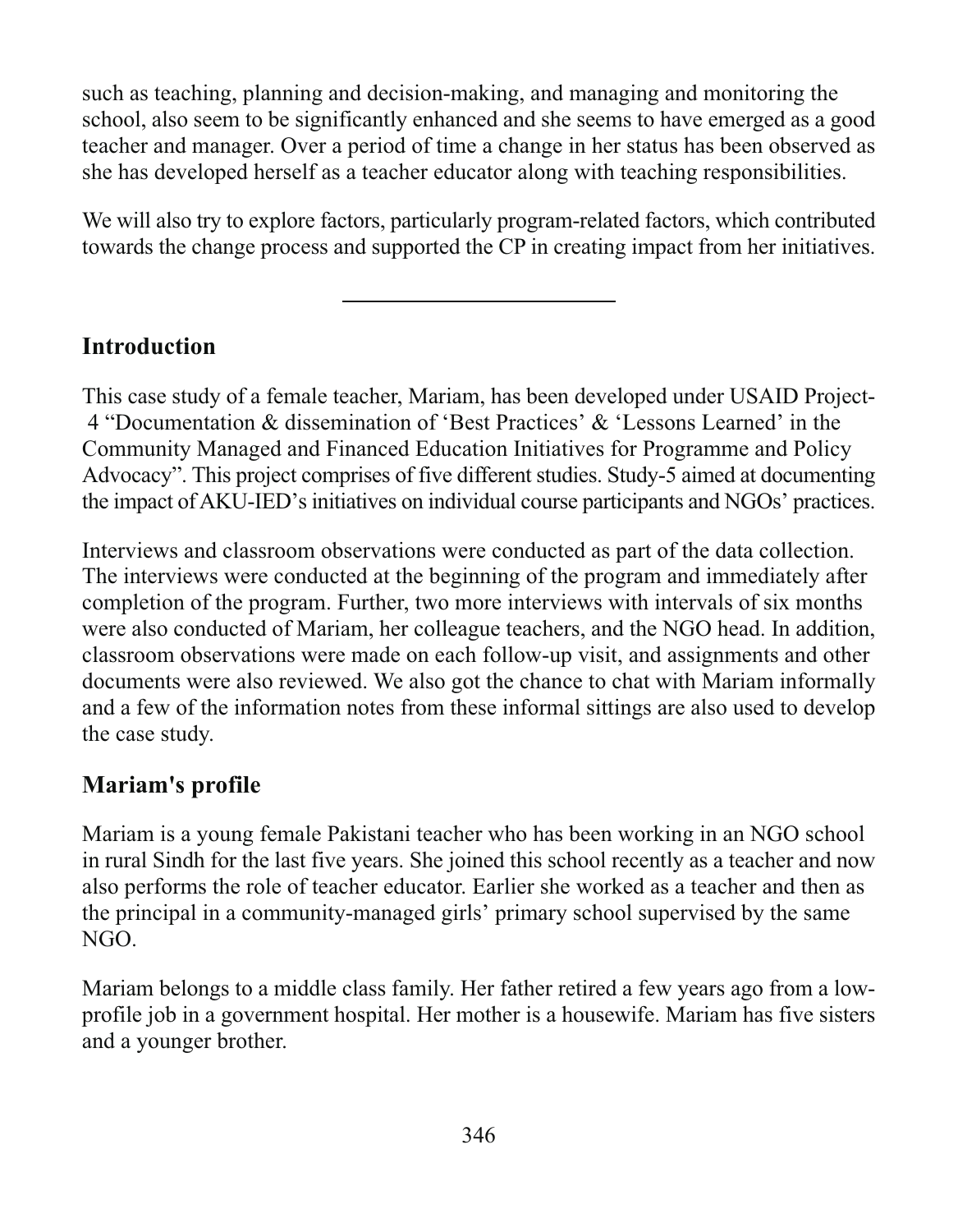Mariam's highest academic qualification is a Master's degree in Urdu. She was educated in government institutions in her native city and was considered an average student during her academic life. Within her family, education was always given the highest importance-her father received education up to the primary level and, although her mother has not received any formal education, she was taught the Quran and therefore was able to read and write Urdu fairly well. Mariam's three sisters were educated up to a Master's level and the other two are currently studying in higher secondary classes while her only brother is studying in grade VI. Her parents always supported their girls morally in their educational pursuits and even helped them in doing homework during their early schooling. According to Mariam, although her parents were not able to support the children to a great extent academically, they contributed a lot to their education. She narrated that:

As my mother was taught Quran, she could read and write Urdu easily. She used to help us in study till grade five. She was really concerned about our education. Similarly my father would help me in solving math sums. They were not very educated but always gave value to our education. (Teacher's interview Before the course)

Mariam began her career as a teacher in 1998 when the NGO called her for an interview and selected her as a teacher. Unfortunately, some other teacher was appointed in her place without any intimation to Mariam. When Mariam found out, she was annoyed and decided to fight for her right and, after a few days' deliberations, she was finally appointed as the teacher. Within a short span of time she proved herself to be a hardworking and active teacher and was quickly promoted to the position of Principal by the same management committee members who had initially opposed her appointment as a teacher.

It is usually observed that the teaching profession is given little importance in the Pakistani context but, for Mariam, joining this profession was not merely incidental but an informed decision. In a discussion about her joining the teaching profession, Mariam revealed her keenness to become a teacher since her early student life. Her enthusiasm had been so deep that, as a child, she always acted as a teacher whenever played with her friends. She recollects a memory of her childhood in which she reflects her enthusiasm for the teaching profession in these words:

When I was in grade three, my mother and I went to visit my uncle in another province. One day, early in the morning, we went out for a walk. Few steps ahead I saw a ground outside the school where the children were assembled, singing a poem. I stood a while, then asked from my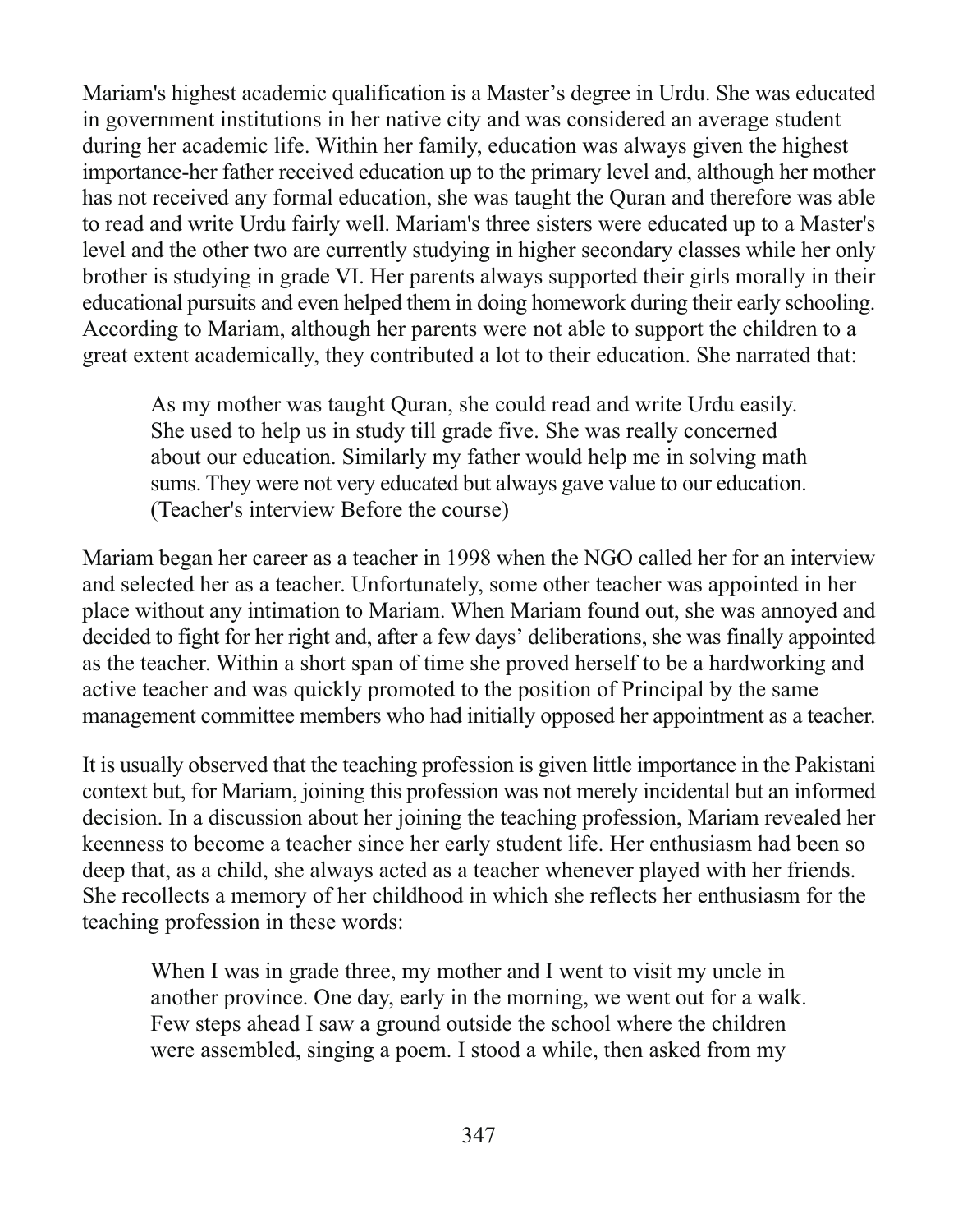uncle 'we don't sing this poem in our school...!' My uncle said "this is not a poem, this is 'Dua' (prayer) here we pray to the God before singing the national anthem". I memorized that prayer and thought when I become a teacher I would recite this prayer in my school. Ever since my childhood I have been very keen to become a teacher. (Teacher's interview after a year of the course)

Moreover, Mariam thinks that teaching and learning is a very interesting process because through this, one can increase one's knowledge base. Perhaps due to her anticipated decision, she was passionate about her profession and school. Her enthusiasm and passion always dominated her mind and she used to think about school development even in her spare time at home. However, Mariam's earlier notions regarding teaching and learning mainly originated through her own experience of learning in her student age, when she was taught through conventional methods in which the learner is not given much value and is asked to read the textbook and learn from whatever is written in it.

Before coming to AKU-IED, Mariam had attended various training sessions on different aspects of teaching conducted by the NGO. She acknowledges her learning from these trainings and, according to her, these trainings introduced her to teachers' development. Although she considered herself to be a good teacher because of her pervious training she still aspired towards this training because she felt that it would improve and update her prior knowledge in educational issues such as curriculum, syllabus and educational issues. Another motivational factor was her attachment with the school and her wanting to bring about many changes and developments.

... I love my school and I always use to think about its development. I want to improve the quality of education, as our country needs good citizens. This is only possible through good teachers, a good teacher being one who possesses the knowledge and skills. This training might help me in gaining new knowledge and skills (Teacher's interview before the course).

Mariam's was selected for the certificate in education course after an interview by a team from AKU-IED. She was interviewed in her hometown and reported that before the interview she was apprehensive of what might be asked of her, even though she had undergone an interview for her job before. She was worried about the impressions she would make on the interviewing team who arrived from Karachi.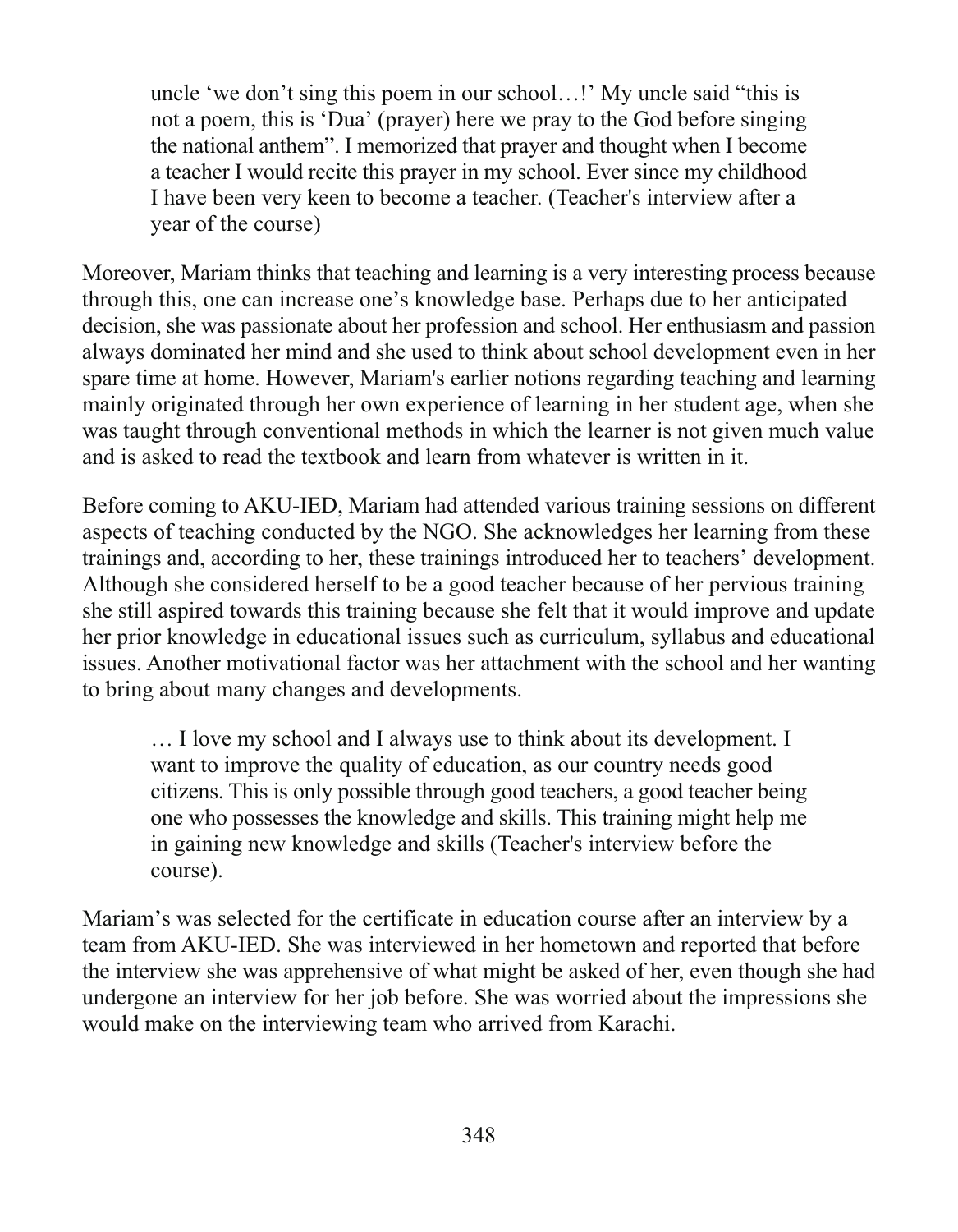When she had first found out about the course and wanted to take the interview, she had informed her parents in advance that if she would be selected for this course she would have to go to Karachi. Initially, when she was selected for the course, her mother opposed it and was reluctant to give permission and saying "it was not possible to go Karachi for two months and live in a hostel with strange people". But her father supported her and gave her permission to attend the course.

My father supported me a lot, he said to my mother that 'we have spent our time and now this is their age. Let them do what they want, if they go along with the modern age, it will be beneficial for them.' (Teacher's interview before the course)

It was the first time that Mariam had attended a course of this length and that too outside her hometown and away from her family. Coming to Karachi and living in a hostel was indeed a tough experience for Mariam. AKU-IED gave Mariam her first exposure to an international environment. According to her, she was extremely afraid of being at AKU-IED and thousands of questions arose in her mind as how she would survive in a strange environment.

She took time to settle down and socialized with her colleagues and, slowly and gradually, built up her confidence and overcame her fear. She started participating in class activities. She mainly credited facilitators' efforts that made the environment friendly for every course participant. The facilitators did not impose their knowledge but asked students to share and reflect on their practice in their own classroom. Her prior knowledge also helped her to gain momentum in the class. For example, she actively participated in the discussion regarding the "role of community in school", as she belonged to a community school and found it easy to take part in this discussion.

With her participation in the course she acknowledged the learning from the course. She says:

I learned more from this course than any teacher trainings I received earlier and I must recommend this course for all of my colleague teachers, it is especially useful for who don't know about the responsibilities of a teacher and the objectives of teaching and teach in a conventional way, merely spending the time in the class and coming back home.

I didn't know that we would be taught about lesson planning and multi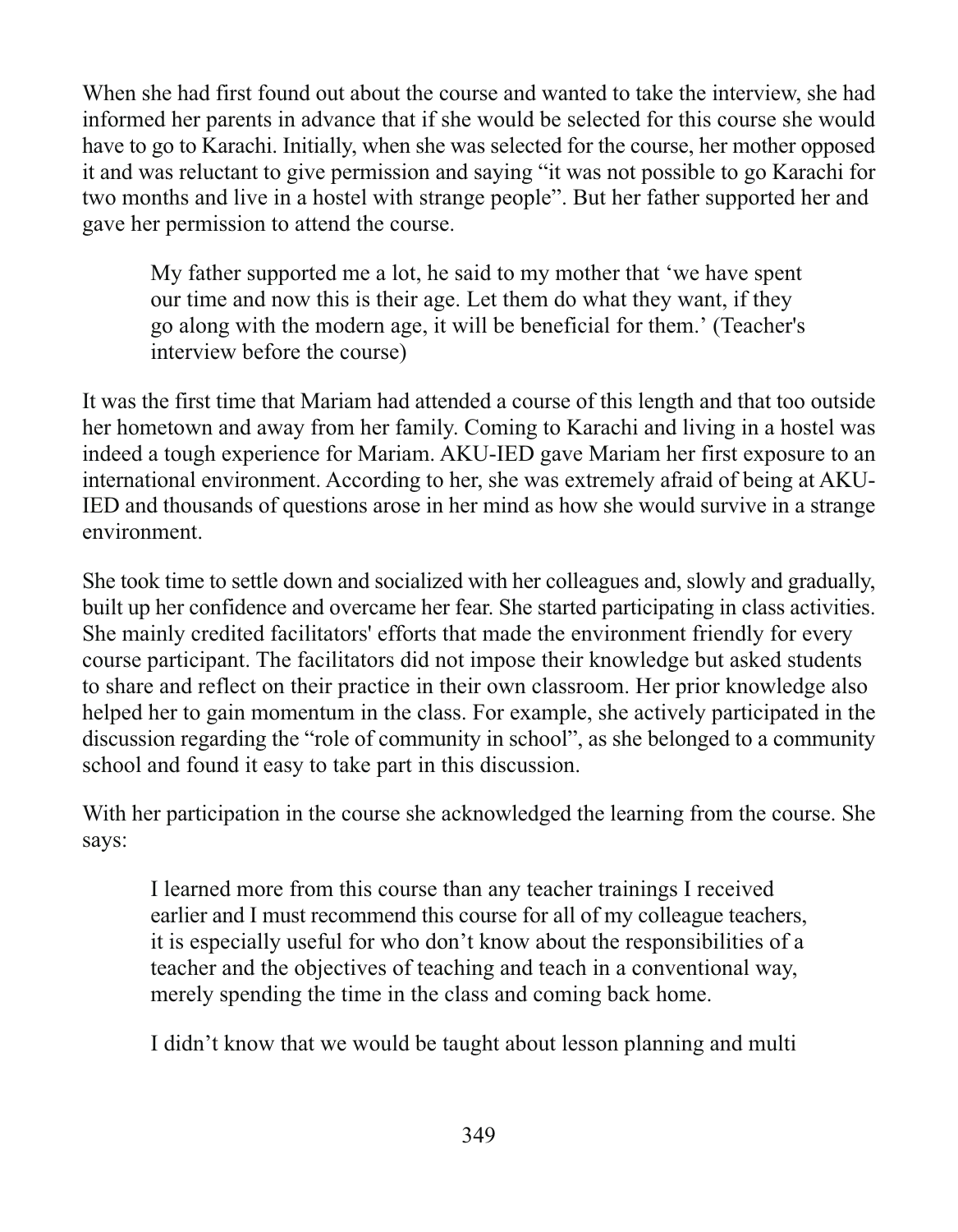grade teaching, I just thought that there would be things about teaching and curriculum and the training would be limited up to teaching of textbooks only. However the amazing thing of this course I found was that we learnt, understood and then practiced which helped us in retaining every thing that we learnt. I felt as though I was learning mathematics, science and social studies first time. (Teacher's interview after the course)

After completion of the course, she returned to her school as a knowledgeable and confident teacher who was filled enthusiasm and curiosity. Immediately after rejoining her school Mariam was called by AKU-IED for an interview for the Advanced Diploma in Education (ADE) programme. At that time she was in two minds: on the one hand she had developed an interest in attending the ADE programme; but, on the other hand, she was more interested in first applying the earlier course's learning in her school. According to her:

I wanted to attend the diploma course only to improve the quality of education of my school so that my school can compete with other school of the vicinity. But if I had attended another course immediately after, I would not have been able to apply my earlier course learning. (Teacher after her selection in advance diploma)

Here enthusiasm triggered her into implementing the course learning and she started working on school development plans with the help of her colleagues and, over a period of almost one-and-a-half years, she got to work on the different plans. In October 2002, she was again selected for the same ADE programme and she again got the chance to come to AKU-IED. According to her, she had seen a great change in her teaching after attending the original course and therefore had dreamed of being selected for the ADE programme so that she would learn more about teaching. In her words:

It became my wish to attend the advanced diploma because when I implemented my earlier course learning in school I achieved better results. This pushed me to learn more ... if I hadn't have selected for this course, I'd have thought that I have missed out on a great opportunity ... I was so happy when I was selected ... (Teacher's interview after her selection in advance diploma).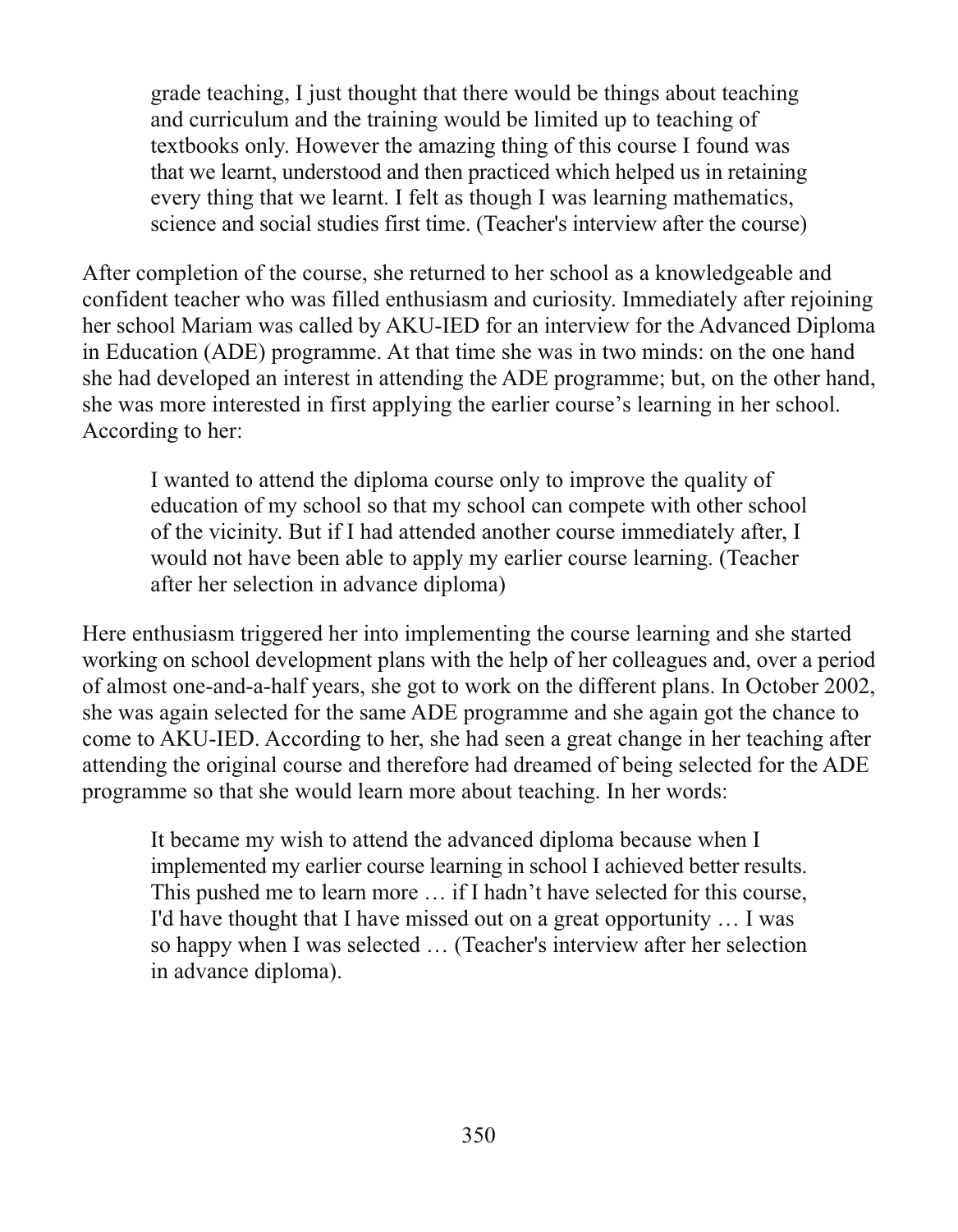### Changes in Mariam's life after studving at AKU-IED

In this section of this paper we would like to discuss the multifaceted impact of AKU-IED professional development courses on Mariam's personality and her professional practice. After attending the course there was a major change in Mariam's attitude towards her colleagues and management committee. She developed patience and became more polite and friendly with them. She adopted a strategy of teamwork through which she involved her colleagues in planning for school development. For this she created an environment where all teachers could share and discuss their problems related to teaching and learning. Mariam treated her teachers on an equal basis and preferred to treat them as friends rather than taking on role of authority or a Principal. She says:

Now I have learned that if we want to work together compatibly, we have to develop equality, patience and endurance. If we behave appropriately with our colleagues, students and management, we will be able to gain their trust. When there is mutual trust, things can be managed smoothly (Teacher's interview after six months of the course).

Mariam has also considerably changed her attitude towards the students. She gives more importance to child centered learning in her teaching and tries to take into account students' problems and psychology. Her colleagues also reported this change in Mariam's attitude and also adopted the child centered point of view.

Changes in Mariam's attitude and behavior are mainly attributed to her learning at AKU-IED where she got several opportunities to re-conceptualize and rethink every aspect of her life. This helped her to reflect upon her actions before actually carrying them out. For instance, on one occasion, when Mariam became very emotional during the class, she was advised by the facilitators to reflect upon her attitude. This made her realize that she should control her emotions.

Mariam had also developed the habit of reflection and it was found that she mediated her enactments by her reflections. The changes in personal domain (*i.e. domain of beliefs*, knowledge and attitude) of Mariam led to her changes in the domain of practice. When she reflected on the areas of the school that needed improvement, she involved her colleagues in every move. After considering and discussing various areas of improvement with them she realized that she needed to focus upon lesson planning, which she considered pivotal to the rest of the other academic factors.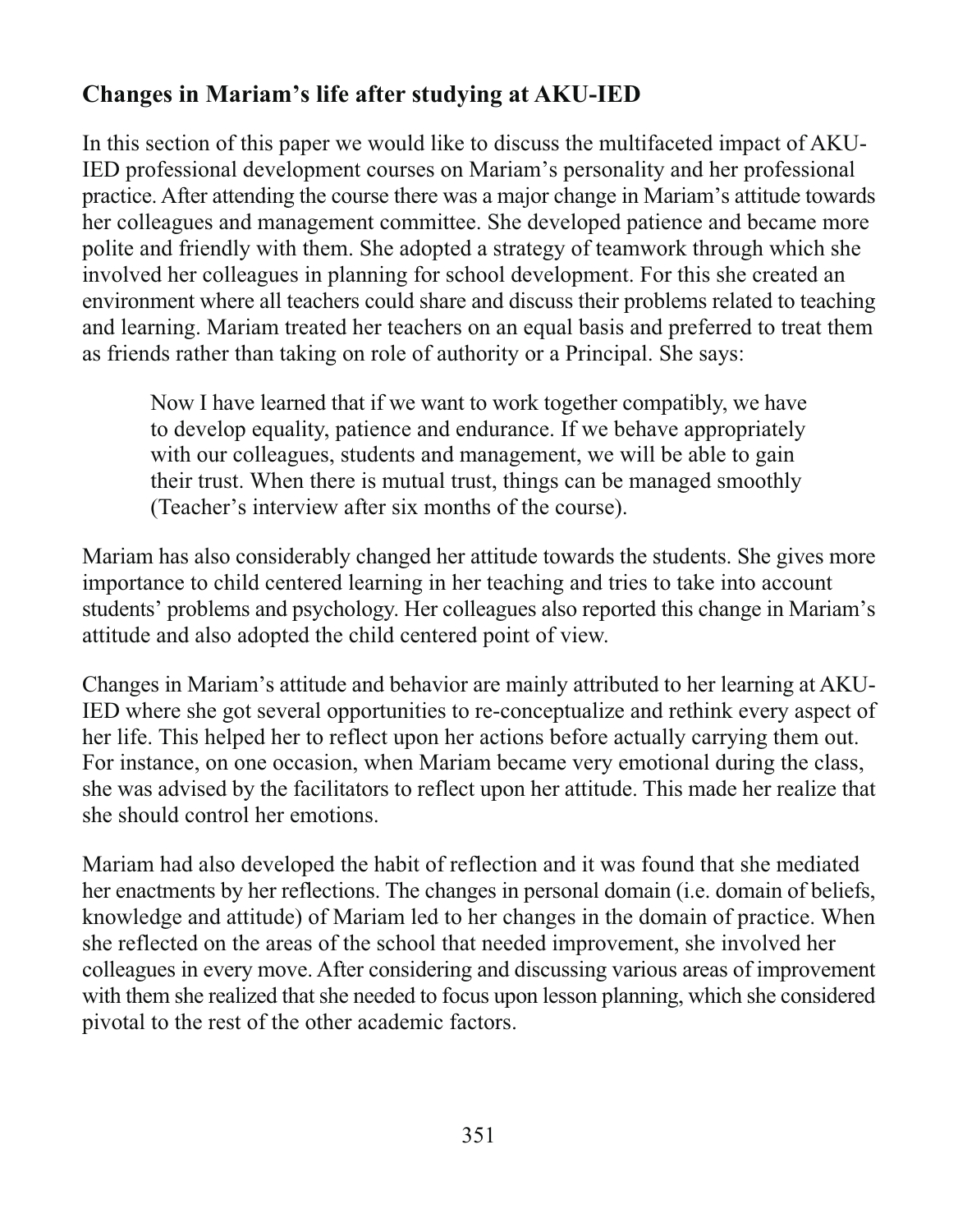After the training, when I rejoined the school, I found that there are many areas that needed improvement. After reflecting and sharing ideas with my colleague teachers, we decided that lesson planning would help in improving other areas of school. Although we did plan our lessons before the training, the objectives of the lessons were not highlighted. Even the method of lesson planning was restricted to topic, subject and strategies. This planning did not include assessment of the children's learning and their difficulties. During the course at IED when we practiced the lesson planning we focused upon the learners and their learning, objectives and methods of teaching (Teacher's interview after the course).

In her interview, Mariam reported that, initially, when she wanted to start work on bringing changes in implementing the lesson planning her teachers could not understand as they had not considered the importance of lesson objectives and students' assessment so deeply before. However, they showed their eagerness to work together with her. As Mariam had learned the application of effective lesson planning during the course, she was quite confident that she would be able to explain the same to her colleagues. Thus she planned to conduct 15 sessions, of one hour each, on lesson planning on a daily basis after the school time.

... likewise I started to take one session of an hour daily after the school time. Three of the five teachers took more time to learn because they were unable to implement their prepared lesson plan in their teaching accordingly. While the other two that had managed to implement their required changes continued to guide the other colleagues and assisted them in implementing the change (Teacher after six months of the course).

After the initial implementation of these practices, teachers still had problems in achieving their lessons' objectives due to the shortage of time. They rectified the problem in their discussions and mutually decided to increase the length of time for each period from 35 minutes to 60 minutes. In order to adjust the subjects according to the new timetable, they decided to teach only four major subjects twice a week and other minor subjects were to be covered under these major subjects. For instance, language and social studies were to be incorporated into a broader topic of general knowledge.

Mariam and her colleagues reported this experiment as a success in many ways for school development. For example, teachers started to reflect on their teaching practice and they were able to identify their teaching weaknesses and the lesson objectives and students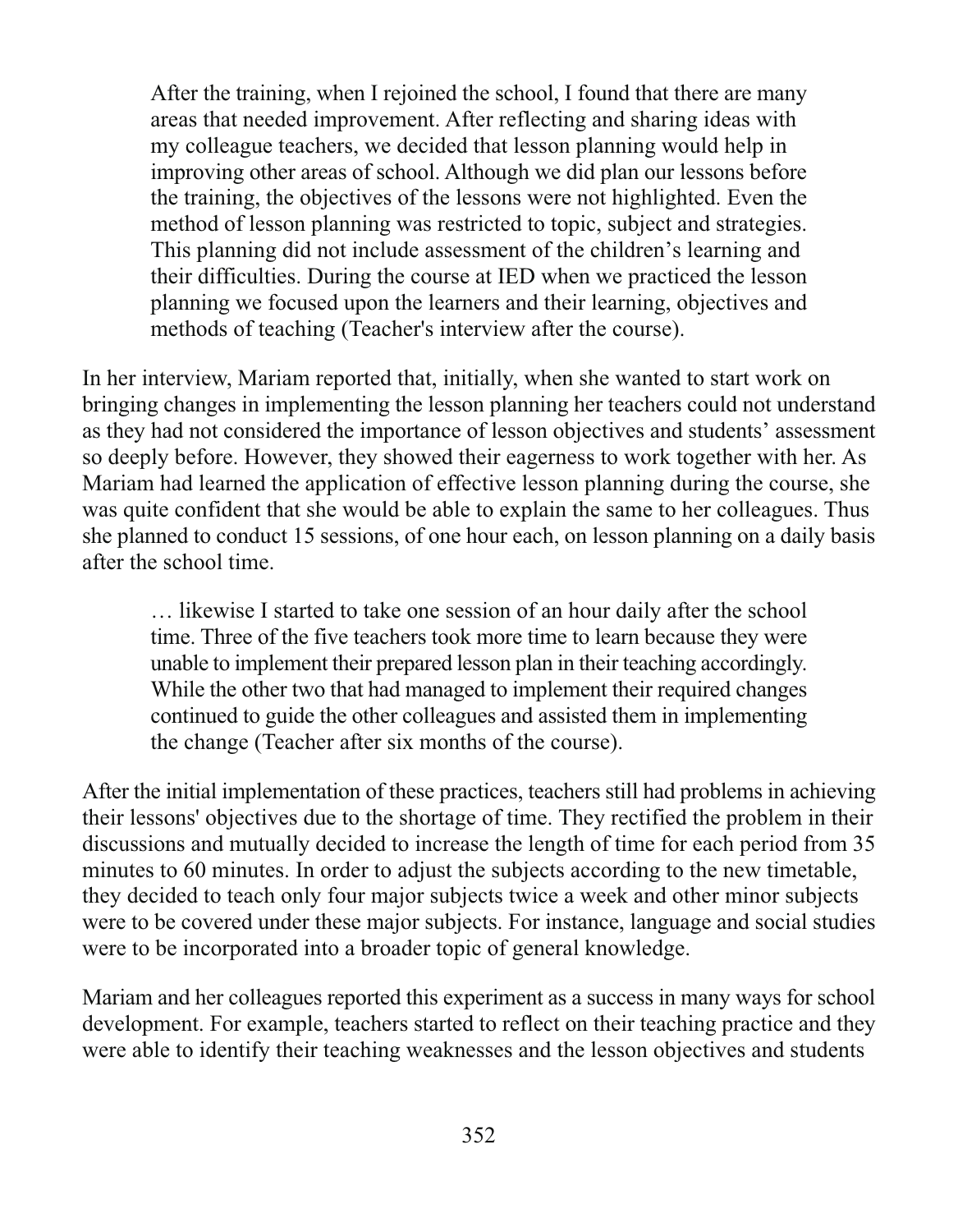assessment were more focused upon. Eventually a collegial and friendly environment in the school became apparent where everyone started sharing and learning. Moreover, teachers also reported better students outcomes, that is, the skills of reading and writing improved, they participated more in class activities, responded to questions quickly and even asked the teacher questions.

In response to interviews and during informal discussions Mariam referred to several different elements of her school environment that supported her in the process of professional development. These included: support from schoolteachers, an active management committee and the availability of resources. In addition some other reasons also accounted for Mariam's practice such as her being in a position of authority combined with her self-initiating nature. All these were invaluable in helping her implementing the new learning reforms.

#### **Mariam in her class**

After attending the professional development course, Mariam had become an innovative and reflective teacher. It was observed during interviews of Mariam, her colleagues and NGO supervisors that she had shifted from a conventional teaching approach that included the use of chalkboard, individual seatwork, and explanation to whole class. It has already been mentioned that Mariam used to share course learning with her colleagues before introducing any aspect of school or classroom development. Unlike the lesson planning, group and pair work were introduced for the first time in her school and she included these methods in her lessons plans. She found them to be very beneficial in terms of enhancing student learning. She reflects that:

If a child is weak in writing, I seat him/her in the group and encourage him/her to write ... 'your fellow students will guide you'. In this way the child improves his/her writing and develops a sense of competition and works hard. As a group dynamics, all three kinds of learners *i.e.* slow, average and intelligent develop themselves altogether. Likewise in pair work I mix up the slow and fast learners in pairs. By this, students feel very happy; they listen each other's lesson and correct each other. Thus both children benefit from their teamwork (Teacher's interview after 6 months of the course)

Similarly she also adopted other teaching strategies such as improving language skills of children by combining compulsory and minor subjects of language, story reading,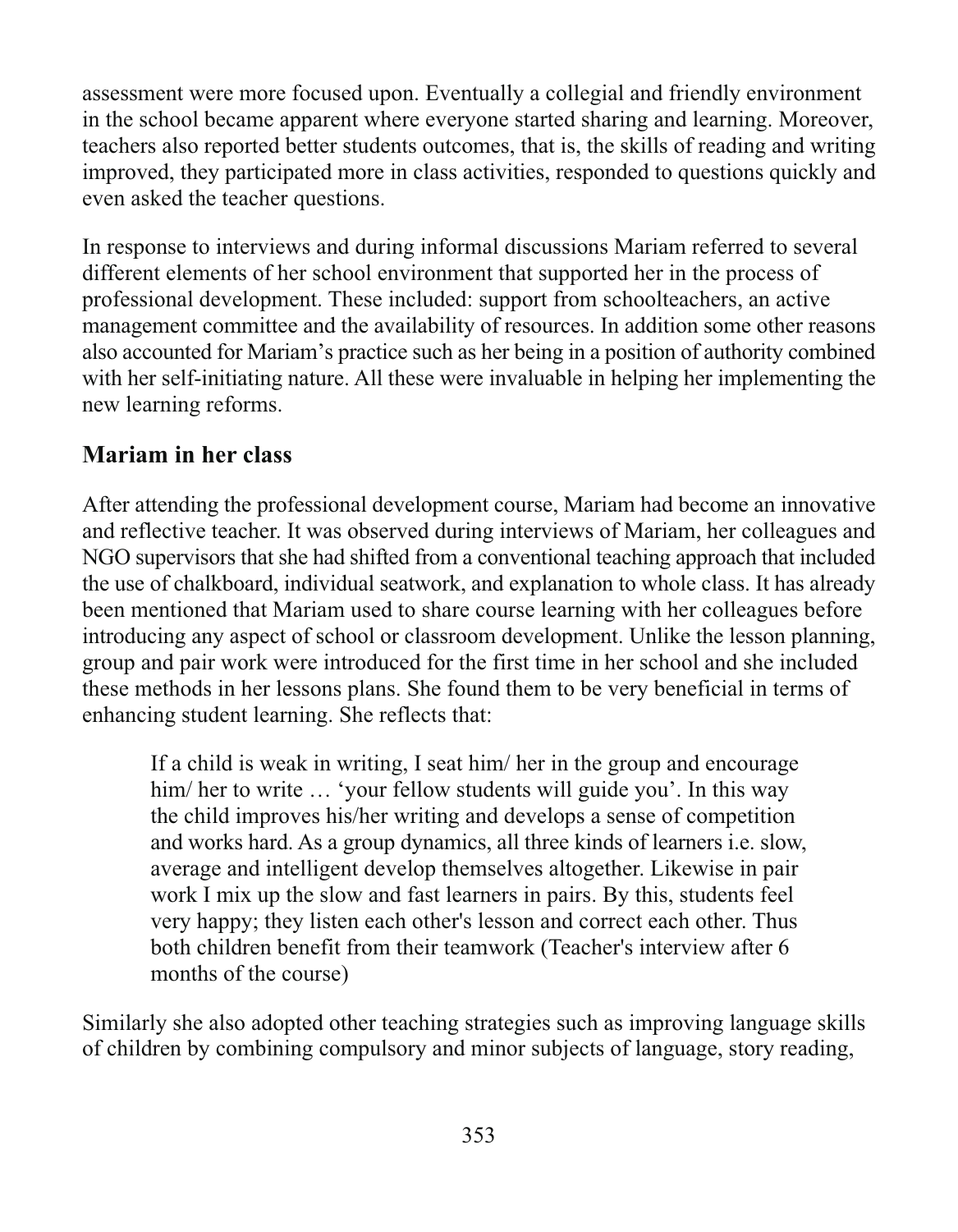role play, presentations, use of low/no cost material, activity based teaching and introduction of the Dalton method (Under this method students are kept free to work in the class on different tasks and the teacher's role is to guide and supervise them). A description of one of Mariam's classroom observations shows that:

The teacher divided the whole class into six groups with four students in each group. She asked each group to go out of the class and bring some object. After a while each group came back with different objects in their hands like storybook, marker, toothpaste box, biscuit box and chalk. Teacher distributes plain paper among them and instructs each group to draw the object and write some sentences about benefits of the objects. The teacher keeps moving around in the class and guiding them [teacher] is very polite and encouraging to all the groups]. She asks the groups one by one to come forward and present their findings... (Teacher's classroom observation on Feb 7, 2002).

The introduction of these changes was not limited only to Mariam's class but was also observed on a school level. Mariam's colleagues also found these methods very helpful in their teaching. During a group interview they shared that:

We appreciate the introduction of new teaching methods in our school because we feel that these methods are helpful for our teaching. The Impact of these methods is also seen on students' confidence; they work in an environment that is conducive to learning, where child-to-child learning also takes place (Teacher's interview after a year of the course).

In order to provide continuous support to teachers for their professional growth, Mariam found peer coaching to be a successful strategy along with such other strategies. For this she started with one teacher and gradually extended the practice to other teachers. According to Mariam, this strategy is more successful in the context where teachers do not get opportunities for their professional development. After her successful experiment Mariam shared that:

To develop the professional capacity of the teachers, I focused upon the peer coaching strategy, which was taught in teacher education course and diploma course (at AKU-IED). By this strategy I found a great improvement in my school. I started with one of my teachers Shahida and invited her to observe the class. Afterwards I observed her class teaching, and finally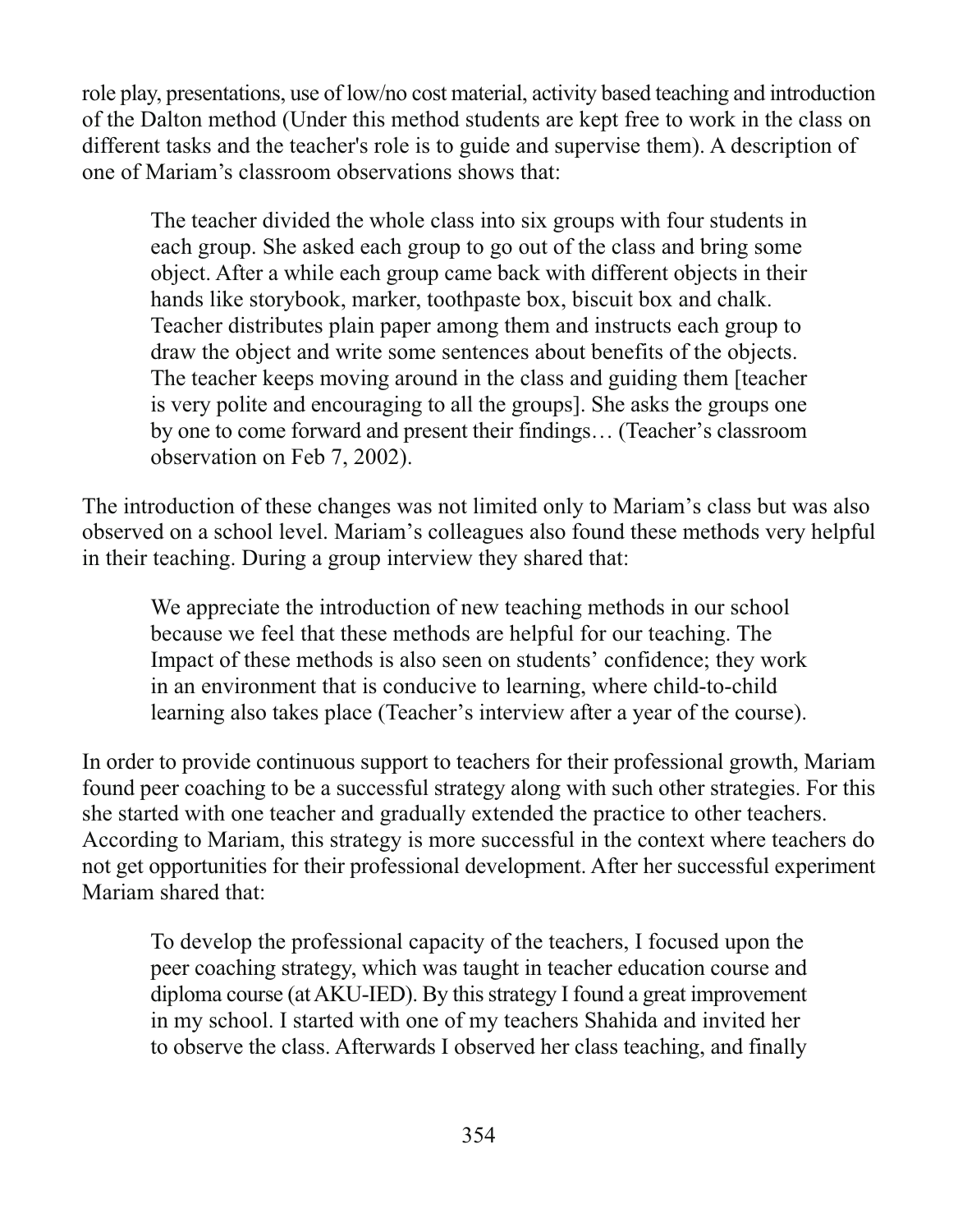we shared with each other and identified the gaps in a way that she would not feel herself devalued. Shahida taught a poem "Mehnat" (hardwork) in class IV. I observed that she defined the different professions in the poem by using models. In the end she straight away read the poem. When I gave her feedback, I suggested that if I would teach this poem, I would have done it by singing. Teacher accepted my suggestion, however said that she did not learn this poem by singing as a student herself, so it is hard for her to sing the poem now. I said "let's work on it". I also involved another teacher Rahila for the other day's planning. On the next day I went to the class with Shahida, and found that the students couldn't learn the same poem by heart. Then with the teacher's permission I taught the same poem by singing in a rhythmic way. Amazingly students got involved and they remembered it. Thus the teachers realized that it's not necessary that we must teach to our student the way we have been taught (through conventional methods). After Shahida I did peer coaching with Shaher Bano and then Shaher Bano did the same with Roshan, and Shahida peer coached with Rahila, and now they all are peer coaching with the new comer. Thus there is a continuity in the process (Teacher, during the Diploma course).

It appears that Mariam, along with her colleagues, not only continues her teaching practices in the class but always tries to bring new ideas and innovations in her school. Her NGO supervisors confirmed this when they said:

Whenever we go to visit Mariam's school, she used to say that she wants to introduce new things, new innovations in her schools... she always seems eager for the improvement (NGO supervisor interview after 6 months of the course).

The enhancement in Mariam's content knowledge and pedagogical skills seems to be the result of her learning at AKU-IED, which has contributed a lot to Mariam's professional development. However, her own commitment and enthusiasm for the teaching profession also enables her to explore and seek out the new methods of teaching such as the introduction of Dalton's method in her school

#### Mariam's management in the school

As mentioned earlier, Mariam worked as Principal in her school along with carrying out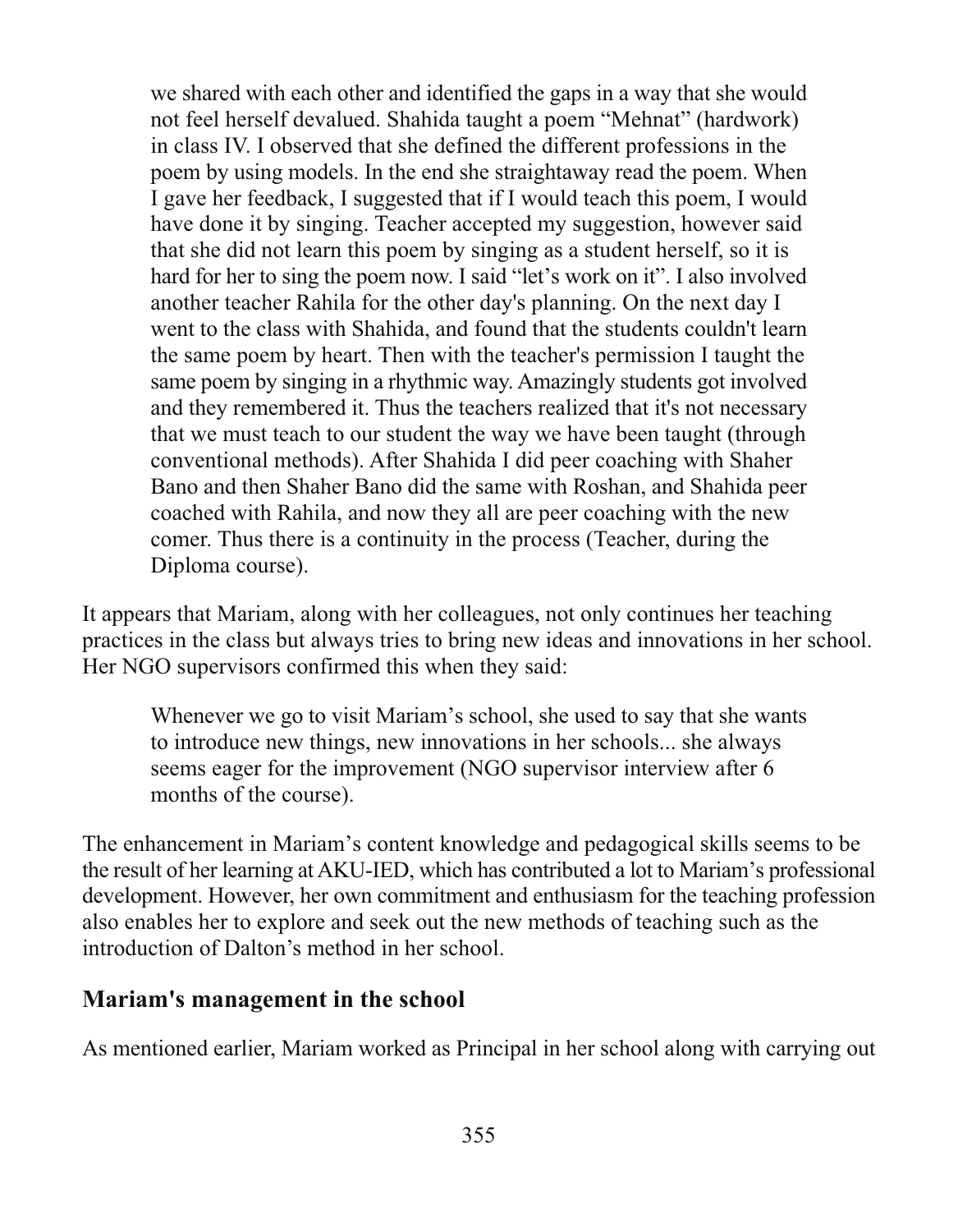teaching responsibilities. After returning from AKU-IED it seems that, along with her teaching skills, her management skills have also improved. There seems to be a change in record-keeping, monitoring, communication, and coordination with people. A major change in her managerial skills, as observed by Mariam's colleagues, NGO supervisors and members of management committee, was her decision-making power. She took many decisions, which later proved to be beneficial for the school development. Some of these were the introduction new teaching methods, proposing a new school building, introducing new formats of record keeping, and sparing time for sharing and debriefing after school time.

School records related to teachers' and students' attendance, finance and monitoring supervision are now prepared in time and are kept ready for any reference. For Mariam, maintaining the records was beneficial and the importance of organized records was evident when visitors or NGO representatives visited the school to get an update. The NGO supervisors also attest to Mariam's organizational changes in these words:

Mariam's school is one of the schools where you always find complete and well maintained records (NGO supervisor interview after 6 months of the course).

Mariam's strong monitoring skills helped her to identify weak areas in her school and target those for improvement. For example, if she found any weakness at the class level, she gave feedback to teachers whereas she involved teachers and members of management committee on necessary school organizational policy. Although she had not done this monitoring in a formal way (by developing some formats) she tried to keep a vigilant eye on school matters.

Mariam performed her managerial role very carefully. Her communication and interpersonal skills in dealing with different people in different situations have gradually improved. She treats her teachers as friends while her behavior as an administrator during official meetings is professional. She likes her teachers to maintain good relationships with management committee members so that they feel comfortable with each other; however, she safeguards her teachers from direct inquiries from the school management committee regarding their weaknesses related to teaching. She wants them (management committee) members) to consult her in this connection because she likes to expose her role as a strong manager. She shares that:

I never share petty issues regarding my teachers and school with school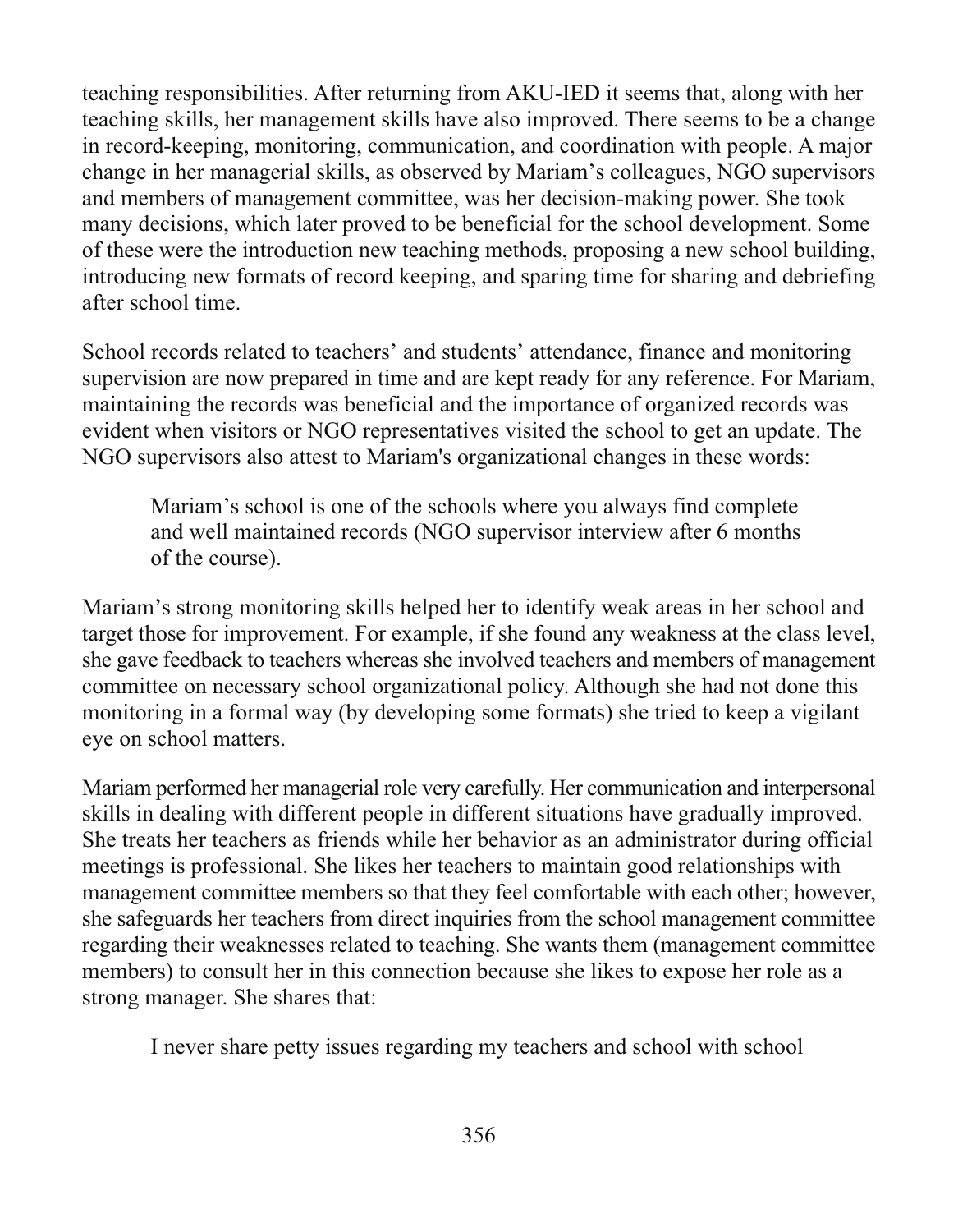management committee and during the school visits, if they (management committee) identify any weakness, they are supposed to disclose it to me because I am responsible for everything happens in the school. If they started to interact with the teachers directly, some misunderstandings might emerge... moreover with the direct contact of school management with the teacher, role of a head would be obscured (Teacher, after attending the course).

One of the major qualities considered important for a manager is an effective problemsolving approach. Mariam has also developed herself in this area. She identifies the problem and tries to explore its reasons and possible solution through consultation with her colleagues. As she said:

Before the training I used to address the problem instead of avoiding it off. But as I didn't know the reason for the problem ... most of the times I failed to resolve it and in case I succeeded in resolving that particular problem the other unseen problems related to that one emerged later and thus it seemed like a unending chain of difficulties... but here [in the AKU-IED training] we've learned that first thing we have to find out the root cause of any problem. It is then easy to work towards resolving it. I adopt this approach and found it much more beneficial (Teacher, after attending the course).

As discussed earlier, Mariam has recently shifted from a community school to NGO School. However, she has not disconnected herself from her earlier school. She still cherishes the community school as her 'own school' and always shows great humility towards it. She visits the school and tries to help teachers in any matters related to school management. She remains concerned about the professional development of the teachers of this school and has also conducted a one-week teachers' development workshop. Mariam reports that she has developed her teachers to such an extent that after her departure from the school, they are now capable of managing the school without her. Initially, they faced some problems but her continuous support enabled them to overcome those difficulties.

#### As a teacher educator

According to Mariam, her informal role as a teacher educator started when she returned from the first certificate course and began peer coaching in her school. After some time,